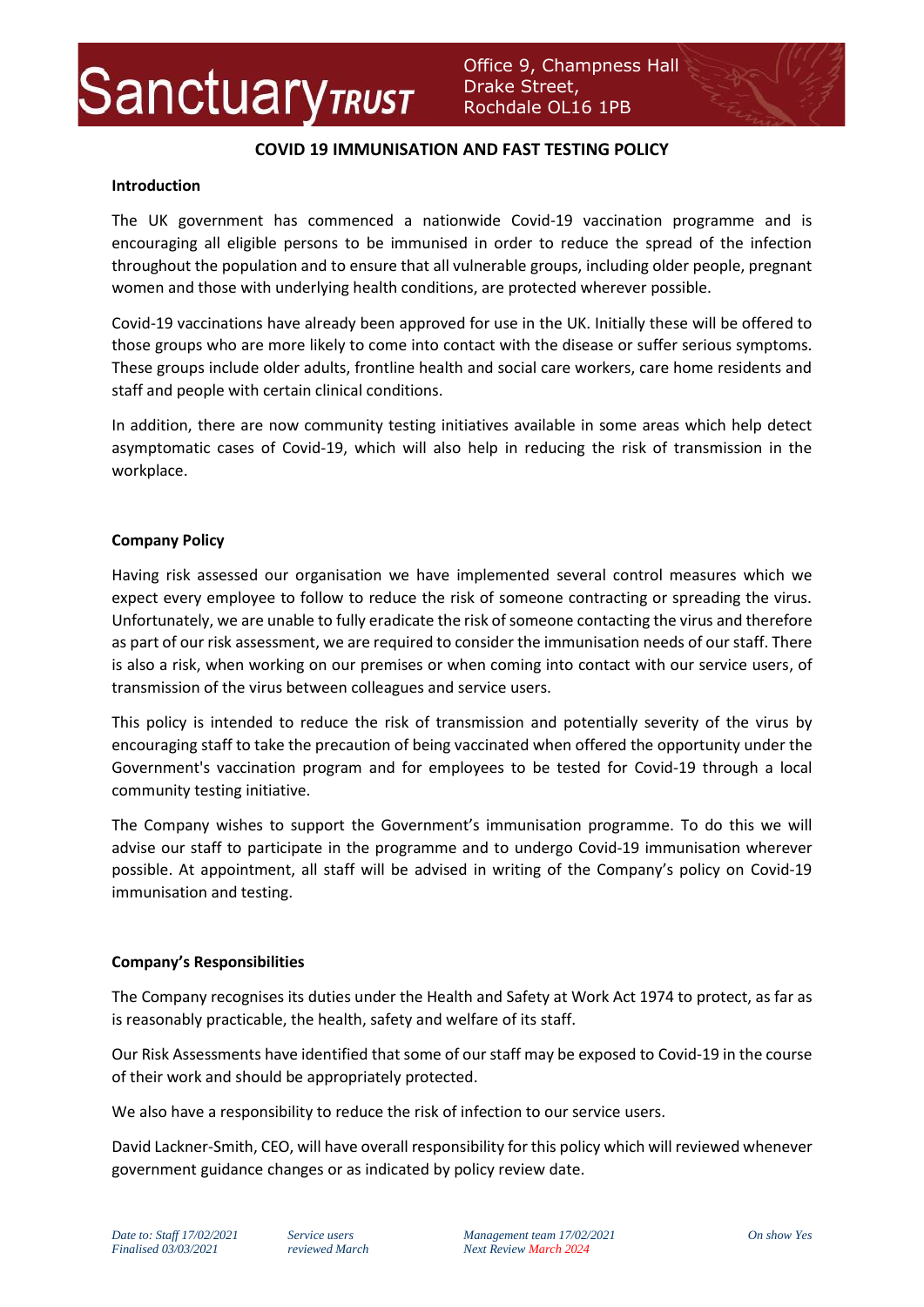

### **Your Responsibilities**

All staff, regardless of their role, are strongly urged to protect themselves and others against the Covid-19 virus by obtaining a vaccination if available to them under the government's scheme.

Currently, it is not known if the vaccine will prevent a person from transmitting the virus to others and therefore even if you have been vaccinated, you will be expected to continue complying with the Company's Covid-19 secure measures within the workplace. Failure to do so will result in disciplinary action.

All staff appointed to posts with service user contact will be expected to comply with the policy unless there are clear medical contra-indications or some other legitimate reason for refusal to be vaccinated.

In most circumstances the Company will not insist that an employee is vaccinated unless vaccination is necessary for them to carry out their role effectively. If:

- 1. we determine through a risk assessment that it is necessary for you to be vaccinated in order to properly carry out your duties;
- 2. you are eligible for vaccination; and
- 3. in our opinion you unreasonably refuse to take up an offer of vaccination,

you may be subject to disciplinary action.

Where an employee for whatever reason is unable or unwilling to be vaccinated it may be necessary for the Company to carry out an individual risk assessment for their role. Where satisfactory immunity is not achievable the employee may need to be re-deployed or their role may need to be reassessed.

The Company is committed to ensuring that as far as is reasonably practicable the way in which we treat our staff reflects their individual needs and does not discriminate against individuals or groups on any grounds of any protected characteristic under the Equality Act 2010. In the event that you are not able to participate in the vaccination for any reason including health or religious reasons you should discuss your circumstances with Kirsty O'Brien, HR Administrator.

Further government information on the vaccination programme including the risks and benefits of vaccination can be found on the NHS website using the following link:

[https://www.nhs.uk/conditions/coronavirus-covid-19/coronavirus-vaccination/coronavirus](https://www.nhs.uk/conditions/coronavirus-covid-19/coronavirus-vaccination/coronavirus-vaccine/?priority-taxon=774cee22-d896-44c1-a611-e3109cce8eae)[vaccine/?priority-taxon=774cee22-d896-44c1-a611-e3109cce8eae](https://www.nhs.uk/conditions/coronavirus-covid-19/coronavirus-vaccination/coronavirus-vaccine/?priority-taxon=774cee22-d896-44c1-a611-e3109cce8eae)

The Company has and will continue to take all other reasonable steps to reduce the risk of Covid-19 transmission including a regular review of the control measures in the workplace including the provision of appropriate PPE. Immunisation is not regarded as a substitute for other precautionary steps at this present moment.

In addition, as part of our measures to reduce the risk of transmission in the workplace, if there is a community testing initiative available in your area, you may be required to attend these to undergo a test for Covid-19 twice per week, as determined via a risk assessment of the workplace. If you unreasonably refuse to undergo a test, you may be subject to disciplinary action.